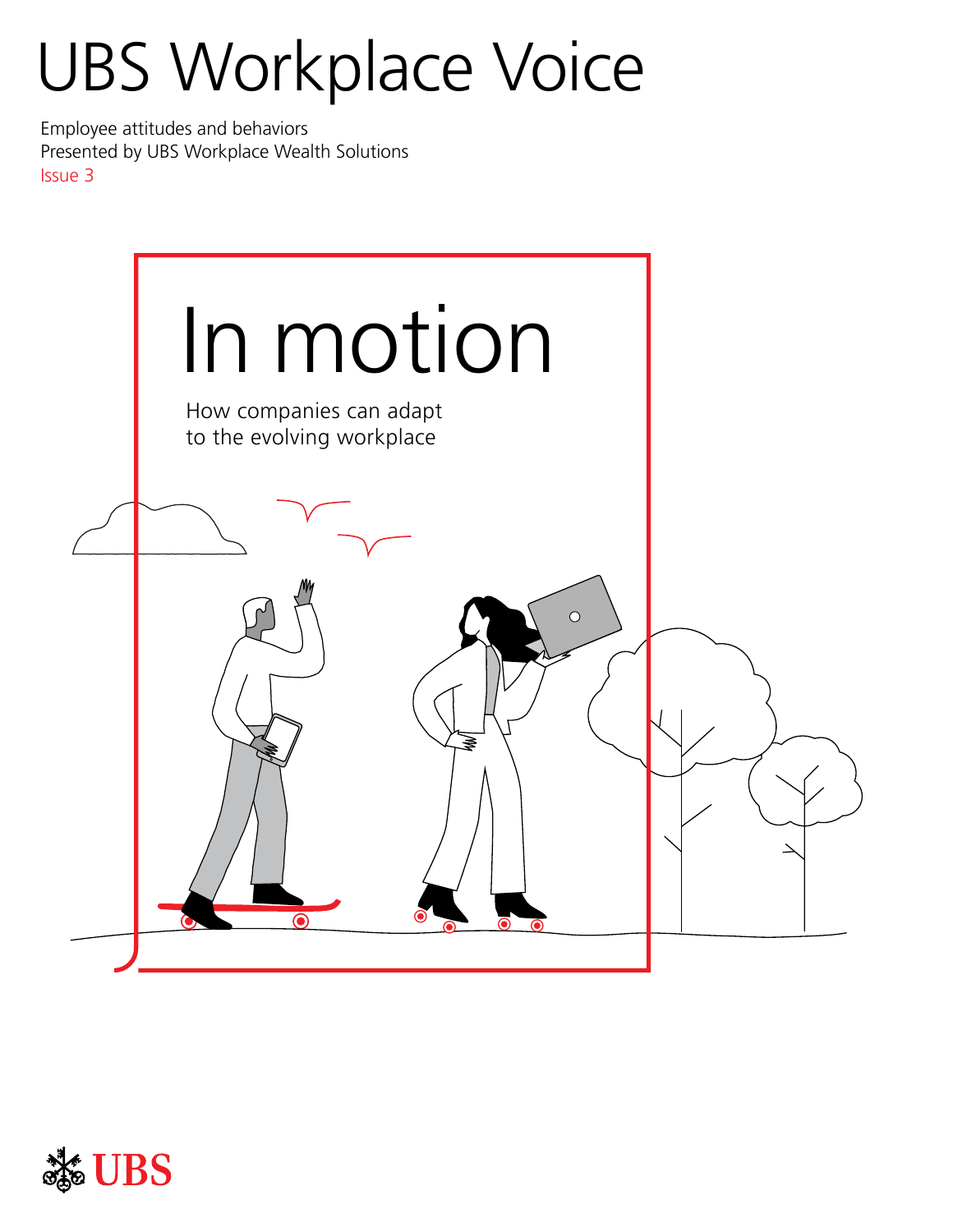The traditional work environment is now something of the past. COVID-19 has upended expectations of what a typical work environment should look like for both employees and employers.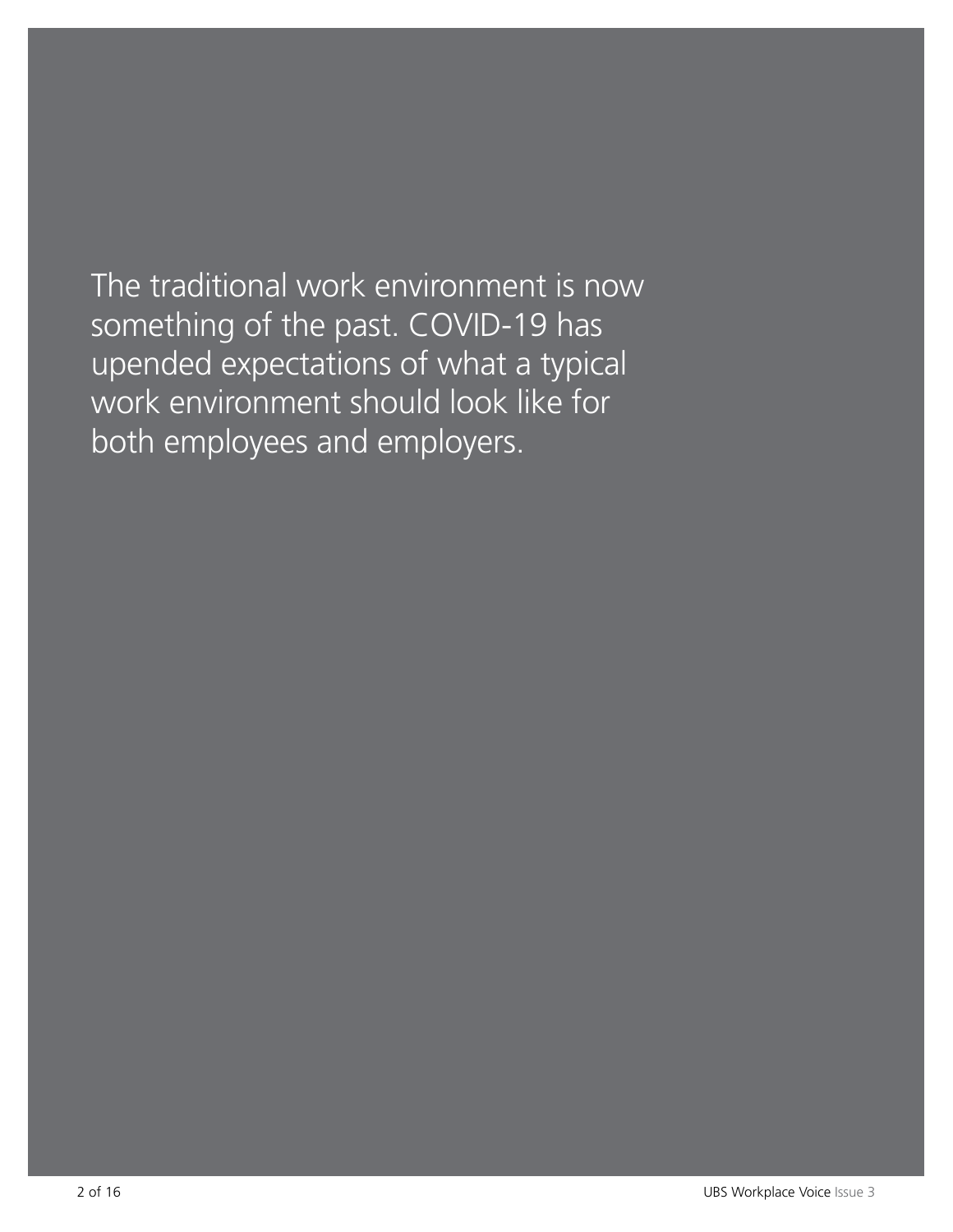Employers have adjusted to the needs of their employees in numerous ways, but more work remains to retain top talent and ensure businesses can thrive. While the pandemic has set the work environment on a new path, it is still shifting and companies need to stay nimble.

#### **Most employees will remain in their preferred work environments post-COVID-19**

As a sense of security returns, 85% of employees will opt to work in their preferred environment, whether in-person, remote or hybrid. About half of employees will resume working in-person, while another 38% will remain remote or hybrid. Employees whose work environment preferences are not aligned with employer expectations are major flight risks: Seven in 10 will leave.

#### **Employers are adapting to a more mobile workforce**

Receptive to the fact that many employees want the flexibility to live and work where they choose, seven in 10 companies are allowing employees to move to new locations and continue working remotely. However, employee salaries are being adjusted to compensate for this flexibility—most by at least 15%.

#### **Employees lack awareness of full benefits**

Employers went to great lengths to support employees during the pandemic by adding many new benefits, but communication of these benefits can be improved. Employees are aware of the more traditional benefits such as COVID-19 testing and flexible work schedules, but don't notice many of the nontraditional ones such as childcare resources and reimbursement for home office equipment.

#### **Employees value yet remain unaware of Diversity, Equity & Inclusive (DE&I) efforts**

While employers have increased DE&I efforts over the last few years, they may be overestimating the extent to which employees are aware of them. Sixty-three percent of companies feel their employees are highly aware of such efforts, yet only 45% of employees agree. Half of employees wish their companies would do more to promote DE&I efforts.

#### **Employees are looking to employers for retirement planning needs**

Access to retirement plans is a major factor when choosing a new job or remaining in a current one. Despite this fact, one-third of companies don't offer this benefit. More than 80% of employees feel companies should be doing more to help employees reach their retirement goals.

#### **Equity plan participants want help managing their awards**

Many equity plan participants are worried about mismanaging their awards. Three in four are highly concerned they could be doing more to maximize their wealth potential. Most equity plan participants are highly open to tools to help minimize tax strategies, track progress toward financial goals and automatically diversify their awards into traditional investing accounts.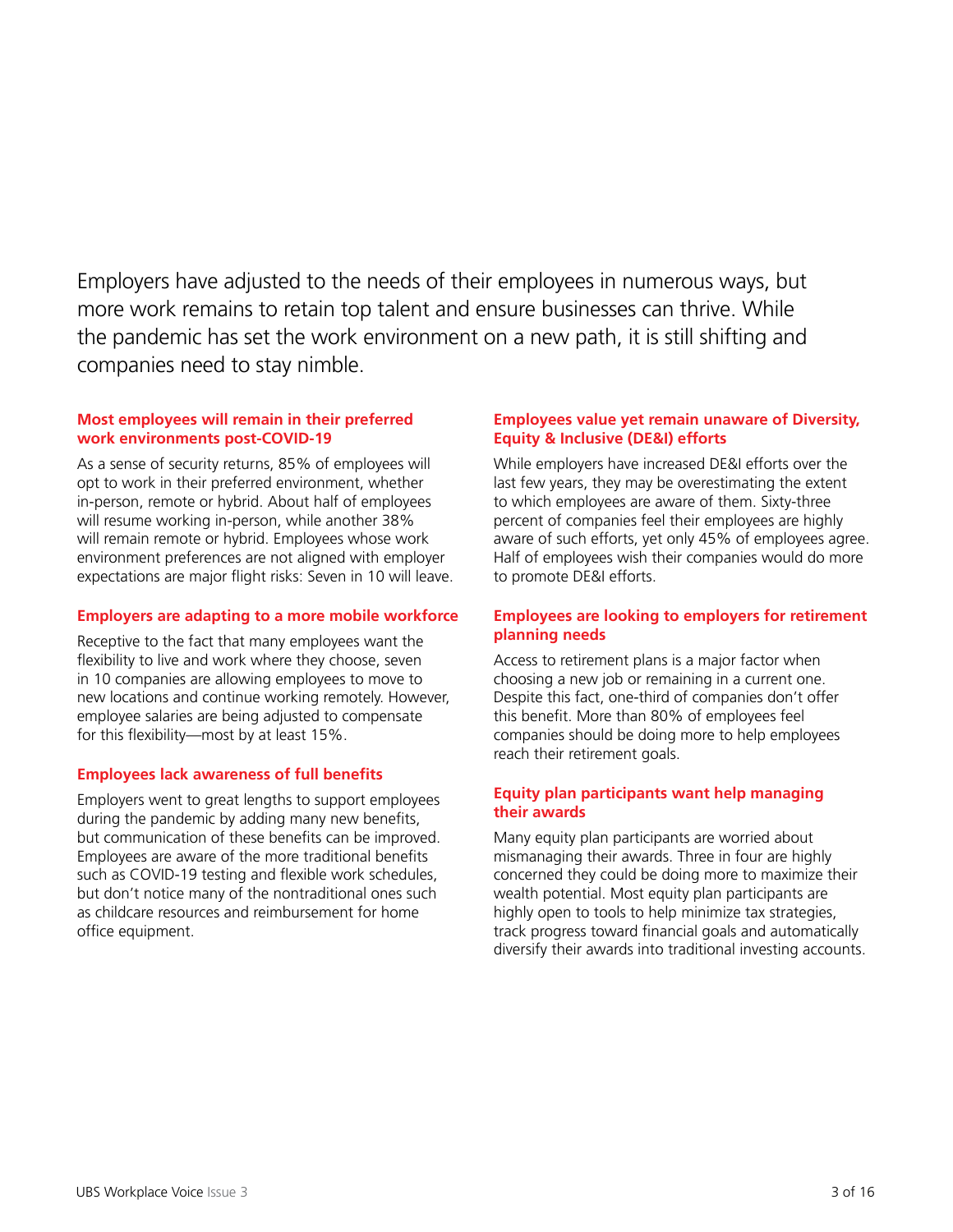### Employers made significant workplace adjustments during the pandemic

With the traditional work environment knocked off its axis, nearly all employers have adjusted work schedules, hiring and retention practices, and the types of benefits they offer. More than half increased starting salaries to attract

new employees, while 45% increased pay to retain top talent. One-third increased benefits offered to accommodate remote employees.

#### Almost all employers adjusted workplace policies during the pandemic …

#### … with a focus on recruiting, retention and work-life balance

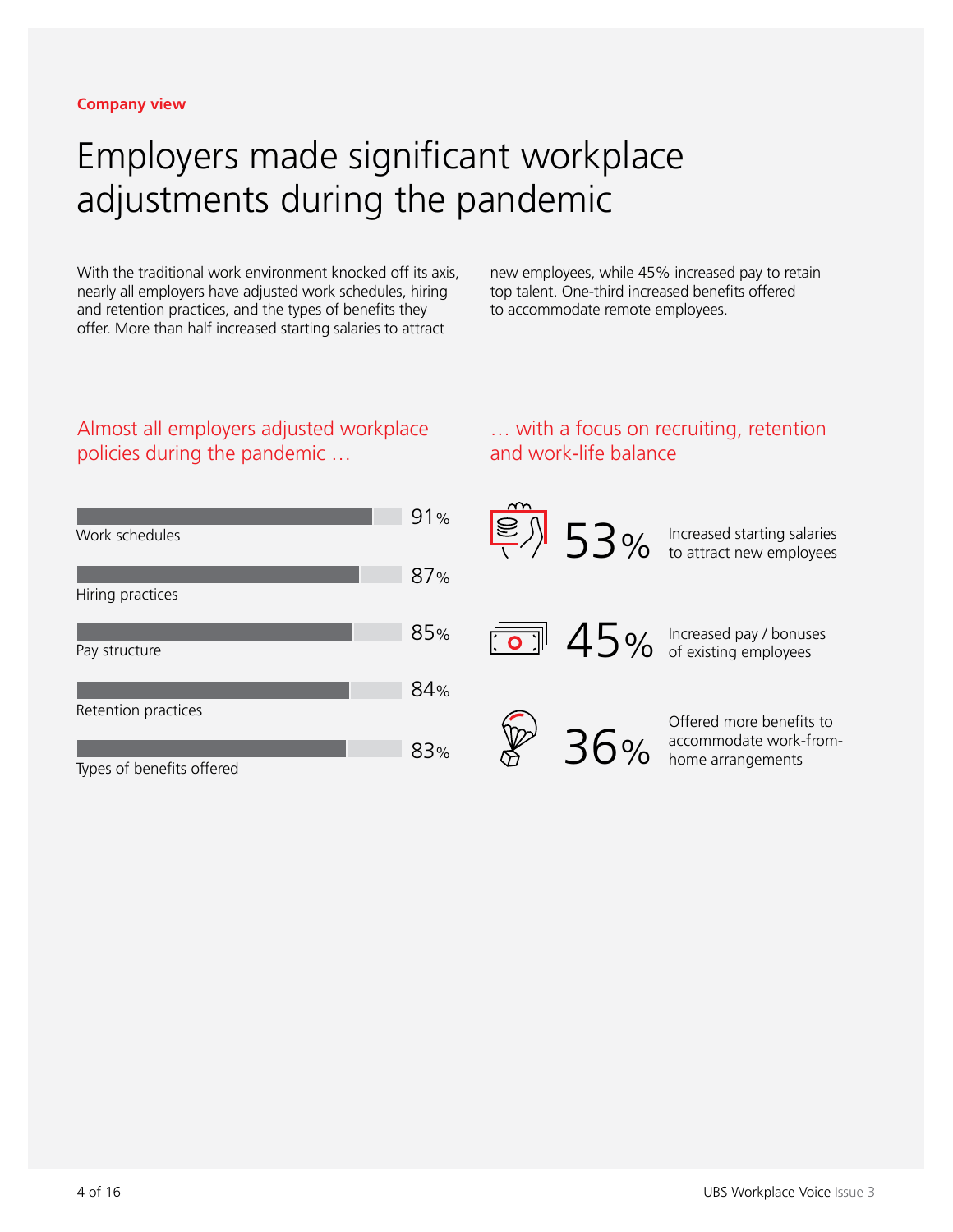### Most employees will remain in their preferred work environment

Once the dust settles and COVID-19 becomes a part of everyday life, most employees will opt for their preferred work environment. About half will continue to work mostly in person, while 38% will remain remote or hybrid. While three in four employees are highly confident in their job security, 61% feel confident they could find another job to their liking—what many have termed the "Great Resignation." Men are more confident than women about their job prospects.

#### Employee expectations align with their preferences



of employees will remain in their preferred work environment post-COVID-19.

#### Work environment post-COVID-19

| <b>What I expect</b>  | <b>What I prefer</b>  |                 |
|-----------------------|-----------------------|-----------------|
| Mostly in-person      | Mostly in-person      | 47%             |
| Fully remote / hybrid | Fully remote / hybrid | 38 <sub>%</sub> |
| Mostly in-person      | Fully remote / hybrid | 11%             |
| Fully remote / hybrid | Mostly in-person      | 4%              |

#### Employees are highly confident in their job security …



I'm confident my job is secure.

#### … but many are also confident they could find opportunities elsewhere



I'm confident I could find another job I'd like.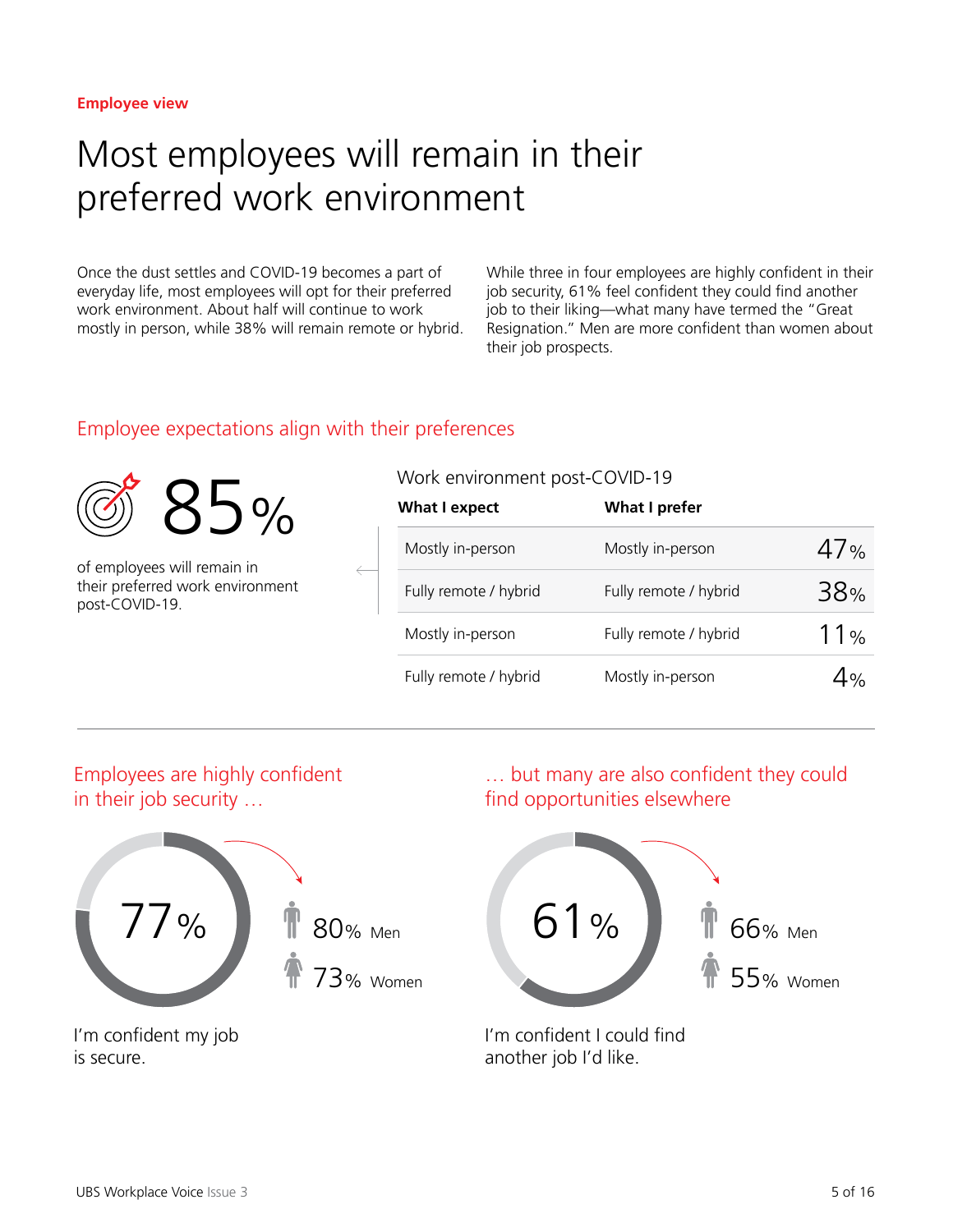#### **Company view**

### Many employers are adapting to a more mobile workforce

Recognizing that many employees want to remain fully remote, seven in 10 employers are allowing employees to relocate to a desired area and continue working remotely. The easing of an in-person policy can have implications for an employee's salary. Eight in 10 employers are adjusting salaries based on an employee's chosen location. The majority (64%) of employers are adjusting salaries 15% or more.

#### Employers are easing in-person policies

7 in 10 We're allowing employees<br>to move to other areas and<br>continue working remotely to move to other areas and continue working remotely.

#### Most companies are adjusting salaries based on off-site work locations

based on where remote workers are located.

64% We're adjusting salaries at verse of the salaries at least 15% or more if an employee lives in an area different from where our firm is based.

# **19%** We're adjusting salaries **and a startuge of the Manus How much companies will adjust an employee's salary if they choose to live elsewhere**

|                                                                                                                 | 7%  |
|-----------------------------------------------------------------------------------------------------------------|-----|
| Pay cut of 5%                                                                                                   |     |
|                                                                                                                 | 23% |
| Pay cut of 10%                                                                                                  |     |
|                                                                                                                 | 34% |
| Pay cut of 15%                                                                                                  |     |
|                                                                                                                 | 20% |
| Pay cut of 20%                                                                                                  |     |
|                                                                                                                 | 10% |
| Pay cut of more than 20%                                                                                        |     |
|                                                                                                                 | 6%  |
| the contract of the contract of the contract of the contract of the contract of the contract of the contract of |     |

Depends on where they choose to live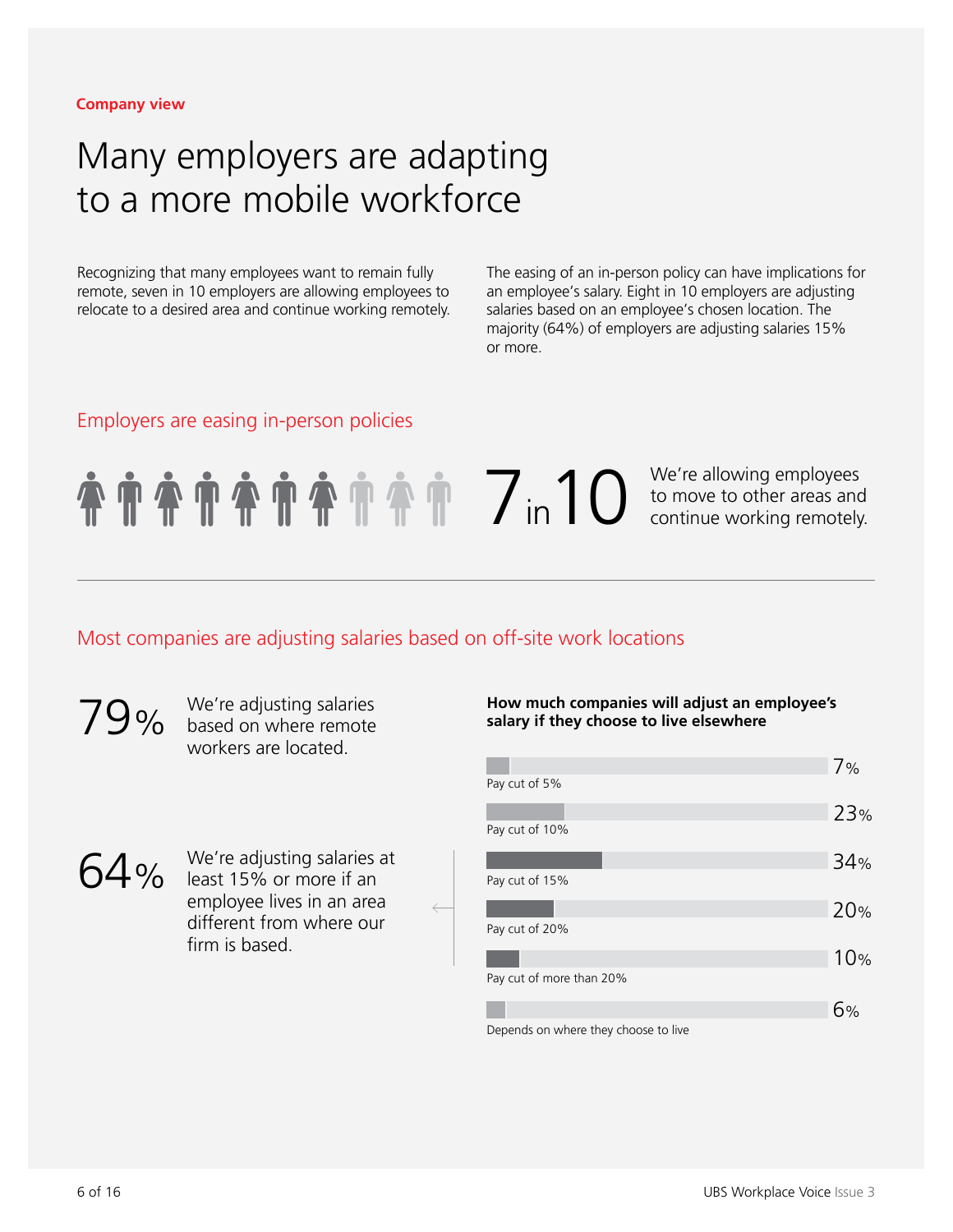### High attrition risk for employees not in preferred work environment

Employees will look for career opportunities elsewhere or exit the workforce completely if their expected work environment does not align with their preferred one. In fact, seven in 10 of these employees will leave their jobs, while four in 10 are willing to take a pay cut in order to remain fully remote.

Women are more likely than men to change jobs or take a pay cut in exchange for a more flexible work environment, while men are almost twice as likely as women to retire early.

### Many employees will leave if their work preferences don't align with their employers' expectations



I will leave if I can't work the way I prefer.

| Men are more likely to retire early and women are more likely |  |
|---------------------------------------------------------------|--|
| to leave                                                      |  |

|                                                | <b>Total</b> |     | VS              |
|------------------------------------------------|--------------|-----|-----------------|
| Retiring early (50+)                           | 51%          | 35% | 66%             |
| Changing jobs                                  | 49%          | 52% | 44%             |
| Taking a temporary leave                       | 33%          | 32% | 34 <sub>%</sub> |
| Quitting my job without<br>other job prospects | 25%          | 25% | 26%             |

#### Others are willing to take a pay cut to continue working remotely

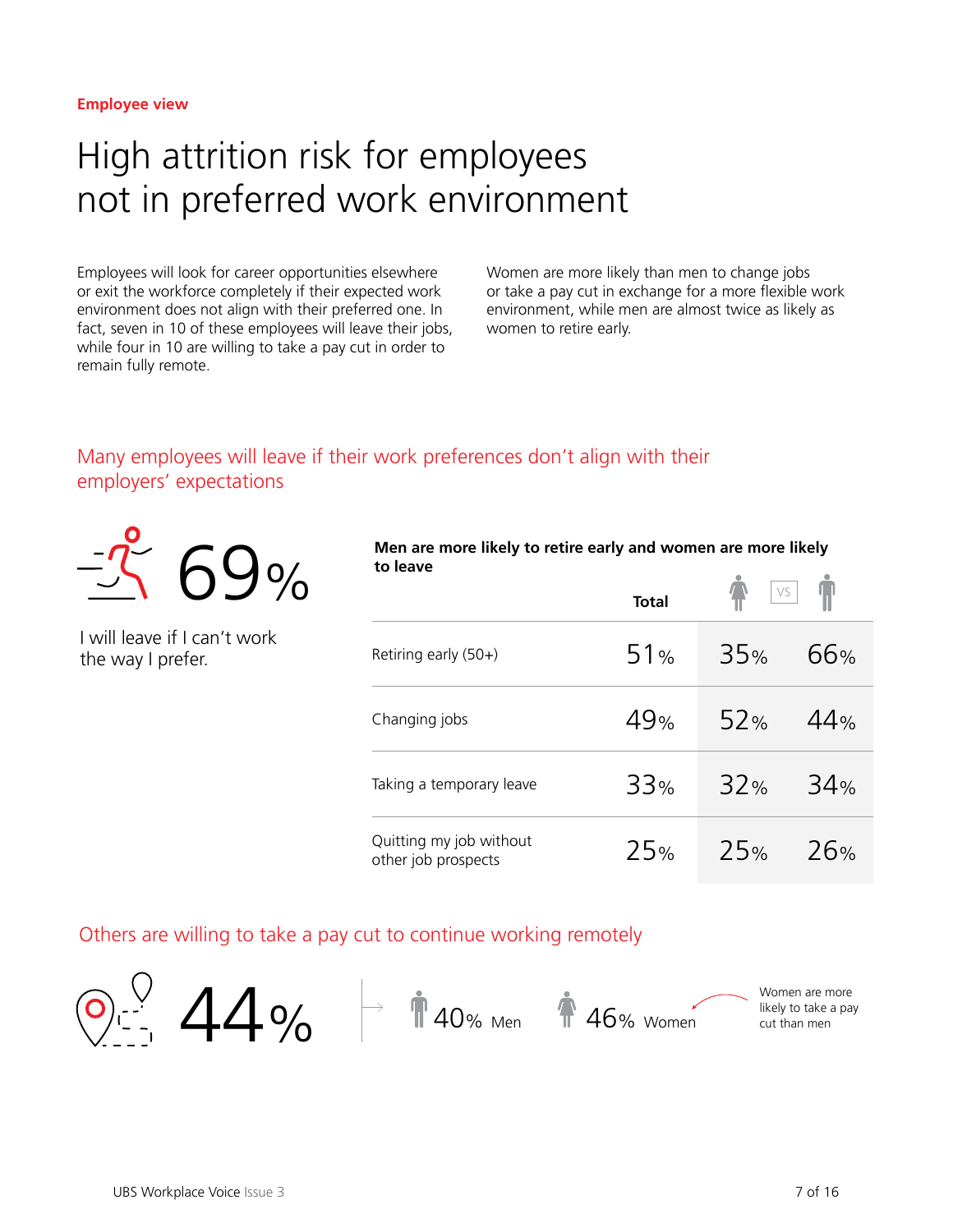### An awareness gap exists about many benefits

While employers have increased employee benefits in the wake of the pandemic, employees are not fully aware of them. About seven in 10 companies feel their employees are highly aware of the benefits offered. However, despite awareness of access to specific benefits such as COVID-19 testing, flexible work schedules and paid leave, employees do not know about other benefits such as access to childcare resources and reimbursement for home-office equipment.

#### Many companies feel their employees are highly aware of available benefits ...



**69%** Our employees are highly aware of the benefits available to them.

#### … yet many employees lack awareness of many additional benefits offered

| Company and employee awareness is aligned            | Company<br>view | <b>Employee</b><br>VS<br>view |
|------------------------------------------------------|-----------------|-------------------------------|
| Access to COVID-19 testing / vaccinations / boosters | 58%             | 60%                           |
| Hybrid working models / flexible work schedules      | 55 <sub>%</sub> | 54%                           |
| Paid leave to be used for any reason                 | 51%             | 53 <sub>%</sub>               |
| Mental health resources                              | 51%             | 48%                           |
| Physical health resources                            | 49%             | 45%                           |

#### **Company and employee awareness differs**

| Emergency leave for childcare                                                             | 51%             | 43% |
|-------------------------------------------------------------------------------------------|-----------------|-----|
| Reimbursement of work-from-home expenses (e.g., office supplies, printers, laptops, etc.) | 55 <sub>%</sub> | 41% |
| Emergency leave for eldercare                                                             | 46%             | 37% |
| Additional holidays                                                                       | 47%             | 36% |
| The ability to borrow from not-yet-earned paid time off                                   | 43%             | 29% |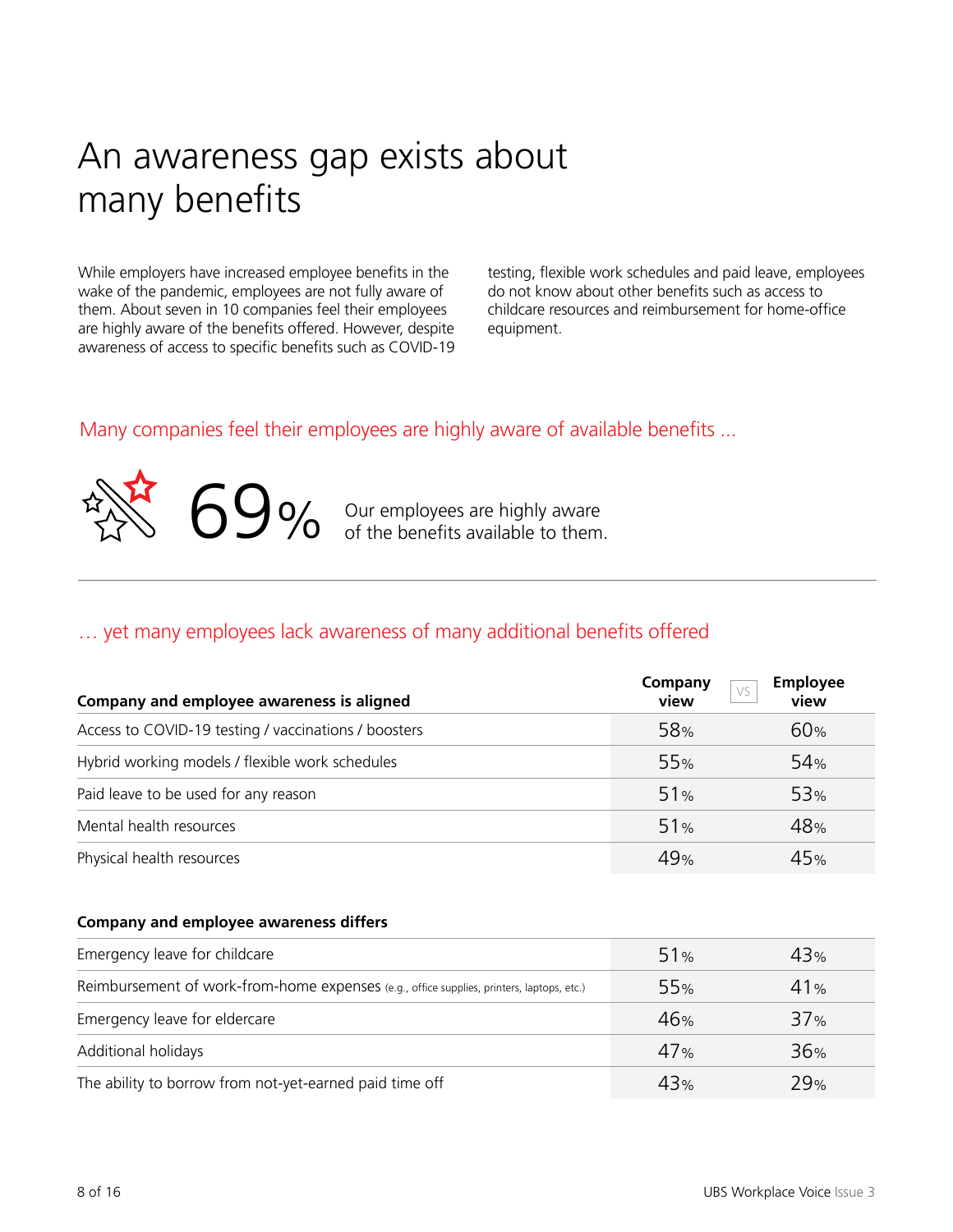## Employees value but don't realize DE&I efforts underway

In light of the social turmoil of the last two years, about half of companies have increased their DE&I efforts. Two-thirds of employees deem these efforts highly important, even more so among the younger generations.

Similar to employee benefits, companies may again be overestimating how much information about DE&I

initiatives is trickling through to their workforce. Nearly two-thirds of employers feel their employees are highly aware of their DE&I efforts, but only 45% of employees actually are. About half of employees feel their company should be doing more to better promote DE&I efforts across their firms.

### Employers have stepped up DE&I efforts | Employees value DE&I efforts ...



#### Companies overestimate awareness of DE&I efforts among employees

VS

#### **High awareness of DE&I efforts**





Company view





#### **Importance of DE&I efforts resonates more with younger employees**



### ... and feel their company could do more

49%

Employee view  $\overline{\mathbf{A} \mathbf{Q}}$  I feel my company should be doing more to promote DE&I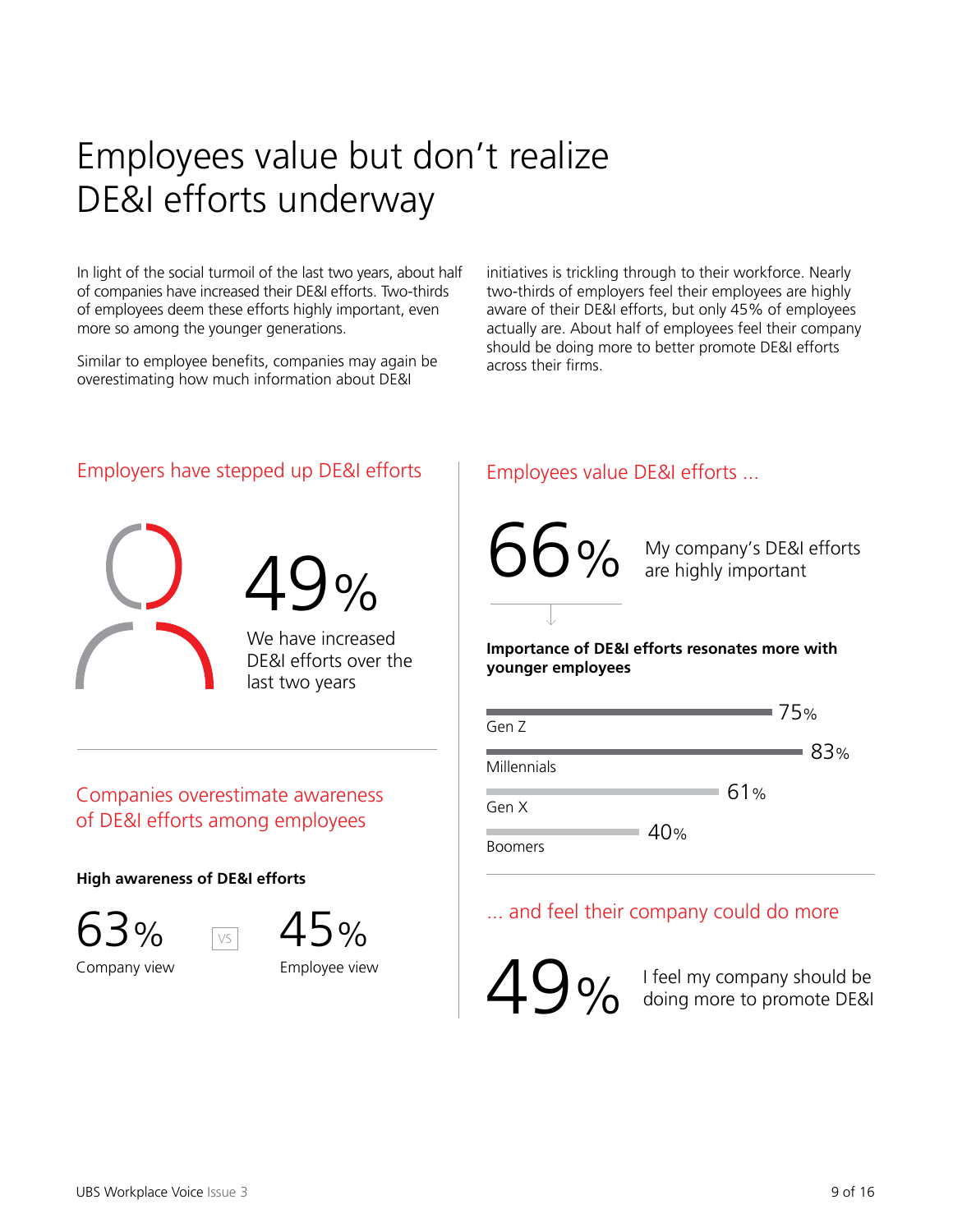# Employees value retirement plans when seeking or deciding to stay at a job

Retirement plans factor high for employees when considering a new job opportunity or staying with their current employer. Together with health care benefits and base salary, retirement is one of the top three items employees care about when looking for or staying at a job. Yet almost a third of companies don't offer this benefit.

### Employees value a retirement plan benefit ...

|            | These benefits are important to me when | Taking a job | Staying at a job |
|------------|-----------------------------------------|--------------|------------------|
|            | Health care benefits                    | 84%          | 81%              |
| <u> 대중</u> | Base salary                             | 83%          | 82%              |
|            | Access to a retirement plan             | 80%          | 81%              |

... yet many companies don't offer it



of US companies don't provide  $32\%$  of US companies don't pro<br>access to retirement plans<sup>1</sup>

1US Bureau of Labor Statistics, Retirement benefit access and participation rates, March 2021.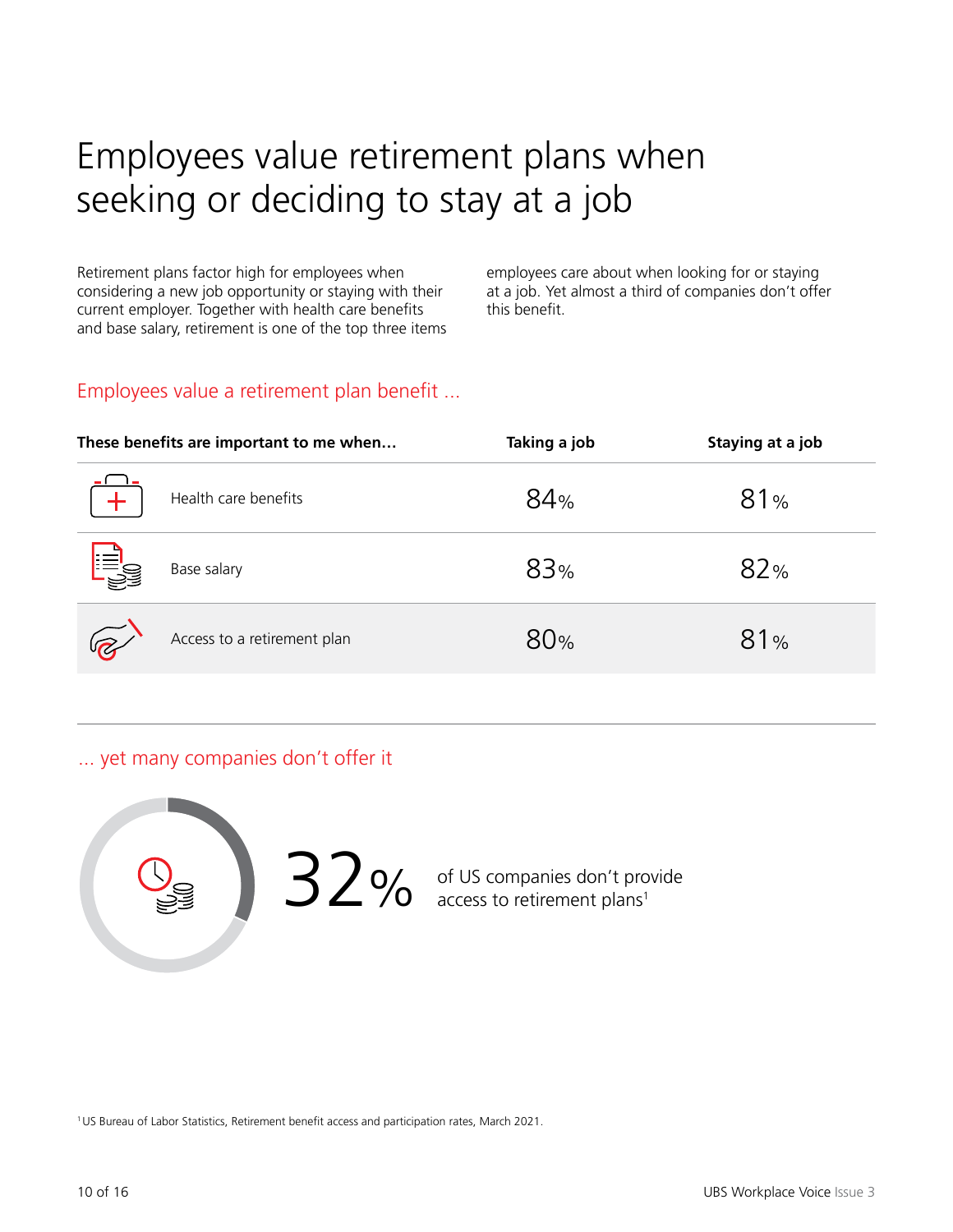### Employees expect companies to help them with their retirement goals

Eight in 10 employees feel companies should be doing more to help them reach their retirement goals. Unlike the traditional notion of wanting to retire by a certain age (e.g., 65), employees are more focused on retiring

with a certain amount of assets. Across the generations, millennials have the highest expectations for this type of support.

#### Employees expect employers to help them reach their retirement goals



I feel my company should do more to help me reach my retirement goals.

AND

**Millennials feel the strongest about companies helping with retirement goals**

|                | 76% |
|----------------|-----|
| Gen Z          |     |
|                | 91% |
| Millennials    |     |
|                | 82% |
| Gen X          |     |
|                | 75% |
| <b>Boomers</b> |     |

#### Employees want to reach a certain asset level before retiring

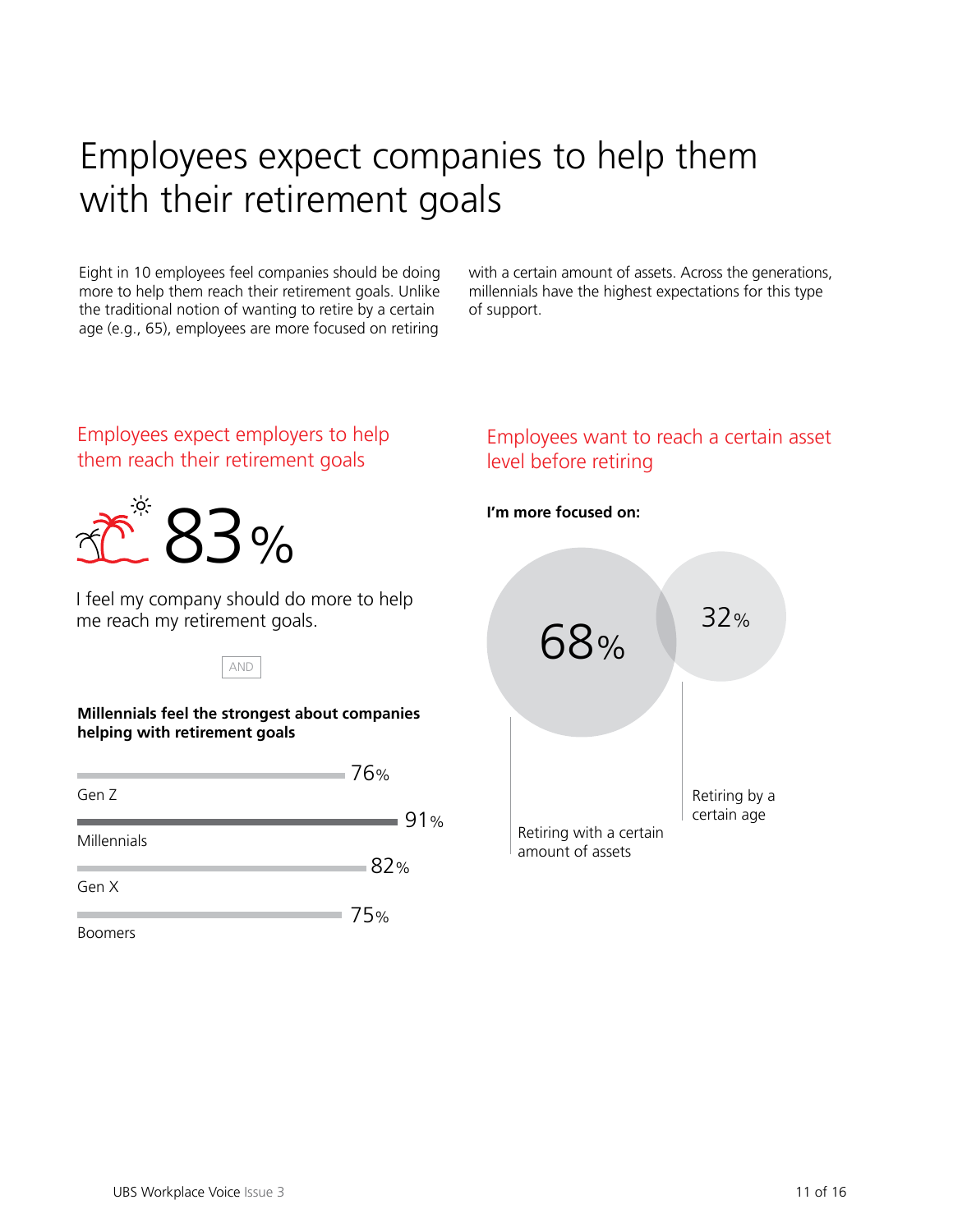# Equity plan participants want help when managing their equity awards

Equity plan participants have become less optimistic about the performance of their company stock over the next few years (66% vs. 71% in 2021), with women even less optimistic than men.

While their main area of concern centers on instability in the financial markets, three in four equity plan participants worry about not doing enough to maximize their potential wealth, being overconcentrated in company stock or not properly diversifying their awards.

#### Plan participant optimism has slightly declined over the last year

My company stock will perform better over the next few years.



While market instability is the main concern among plan participants …

80%

I'm concerned how financial market instability will impact the value of my equity awards

#### … many are worried about improperly managing their equity awards

#### **I'm concerned about …**

| Not doing enough to maximize my wealth potential<br>through my equity awards | 77 <sub>%</sub> |
|------------------------------------------------------------------------------|-----------------|
| Making a bad decision when managing my equity awards                         | 74%             |
| Being overconcentrated in my company stock                                   | 73%             |
| Not properly diversifying the equity awards<br>I have already received       | 73%             |
| Not having enough equity awards in order to meet<br>my financial goals       | 70%.            |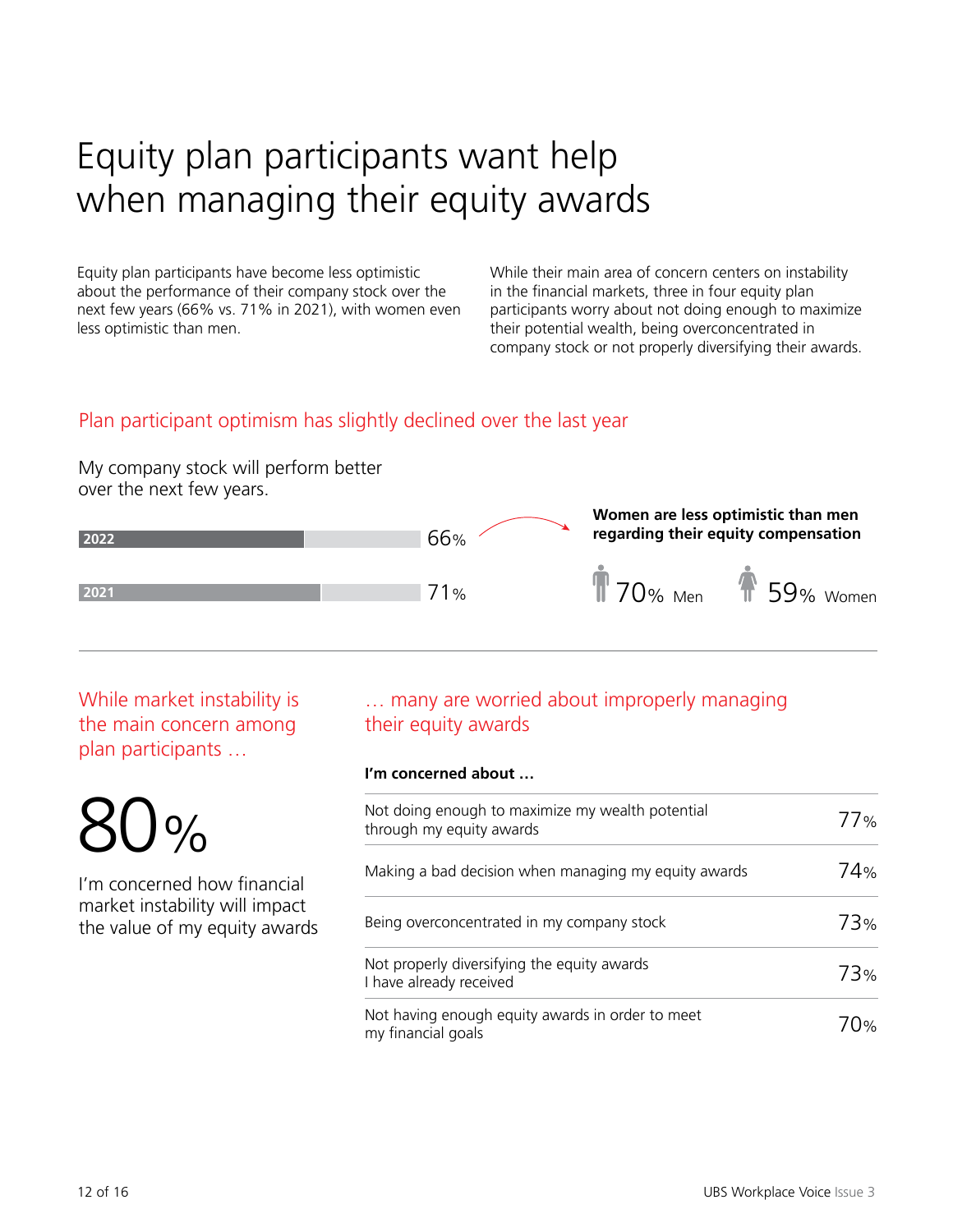### Most equity plan participants are open to tools to better manage awards

Most equity plan participants welcome tools to help minimize taxes, set and track progress toward financial goals and auto-diversify funds to more effectively manage their equity awards.

### Plan participants highly rate features that help manage equity awards

Percent who rate each feature as highly important



```
76%
```
Investment strategies to minimize taxes



View progress toward financial goals

76%



 $74%$ 

Tools to determine investment amount needed for specific goals



74%

Models to show progress toward goals



Automatically diversify equity awards based on goals 74%





72%

Link equity awards to investment account



### 71%

Aggregate outside accounts to fund goals



Get investment 71%

recommendations for specific goals

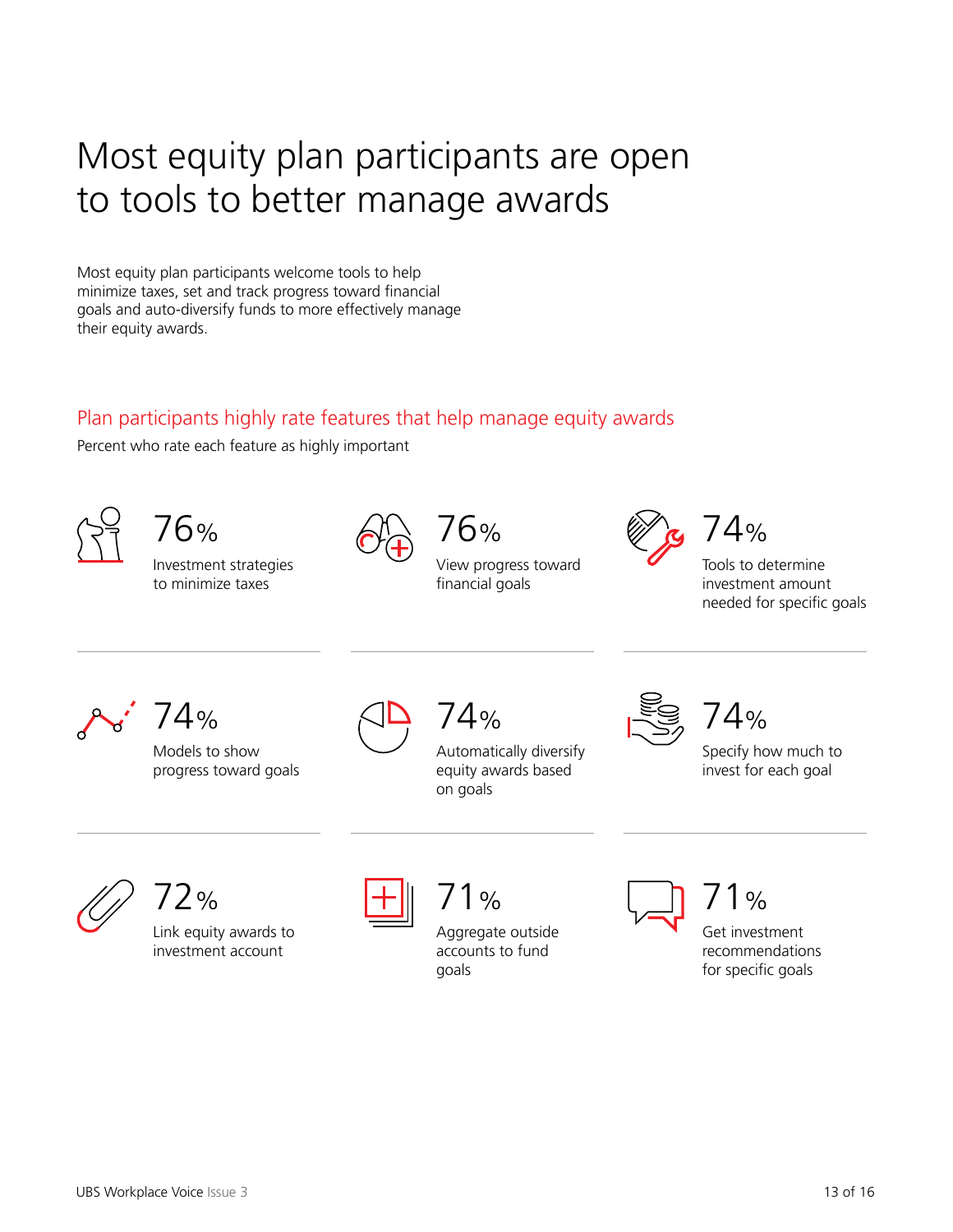#### Spotlight

1

### Turning insights into action

The following action steps based on key insights from our research can help you create a more rewarding workplace.

#### Check in with employees

Workplace benefits are constantly changing and at a more rapid pace than ever before. If you haven't in the last two years, consider surveying employees now to find out what exactly they really need.

#### Focus on benefits that matter 2

When it comes to attracting and retaining talent, certain workplace benefits are at the top of employees' wish list: base salary, health care benefits and retirement plans. If you already provide access to a retirement plan, consider automating enrollment. If you don't, consider offering retirement plan access in the future.

#### Get noticed for what you offer 3

To attract the right talent for your company, maybe it's time you start including benefits in new job postings as a way to further distinguish yourself in the marketplace.

Increase awareness of new benefits The majority of employers added new benefits in the last two years, yet in general fewer than half of all employees are aware of some of them. Examine your benefits communications to see where you can make changes. You could also survey your employees on their preferred method of communication.  $\Delta$ 

#### 5 Publicize DE&I efforts

Additionally, almost half of employers have increased their DE&I efforts, which is valued by employees, especially the younger generations who make up the majority of today's workforce. Yet fewer than half of all employees are aware of what their companies are doing in this area. This is another opportunity for you to review your employee communications and their frequency.

#### 6 Help ease the student loan burden

The government has paused the repayment of student loan debt for the last two years, yet this is still one of the biggest financial challenges facing American workers today. Eighty-four percent of employees across all ages say it's the number one reason they don't participate in workplace retirement savings programs.1 Do you know if your employees need assistance with student loan debt? What solutions do you already have in place to assist?

#### 7 Engage employees with equity

Equity plans overall are being used in unique ways to engage and retain talent. What more could you do with equity awards? If you don't already, could you expand offering them to all your employees? Could anything be done with the vesting periods for equity awards?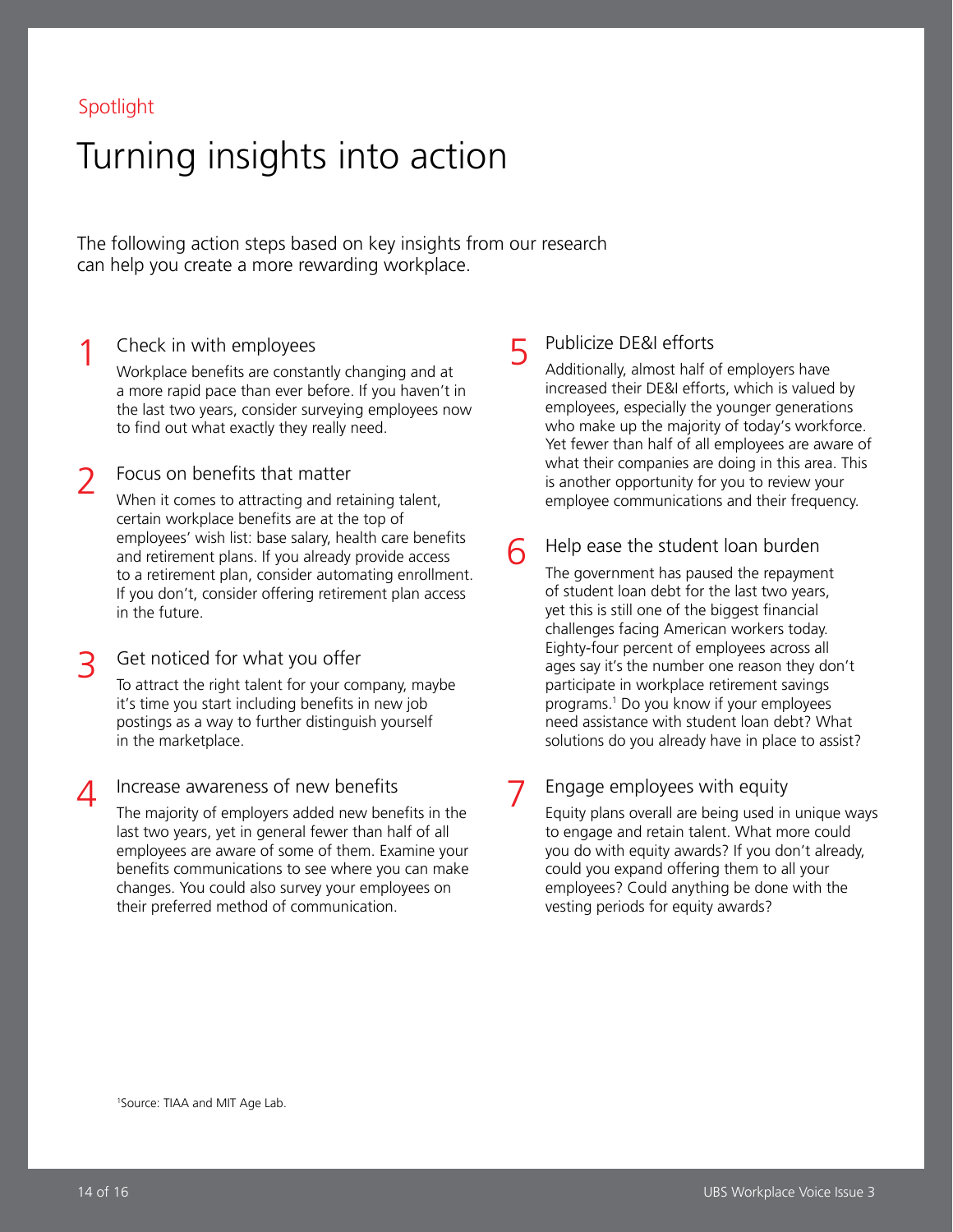#### About UBS Workplace Wealth Solutions

UBS Workplace Wealth Solutions collaborates with corporate clients to deliver customized solutions across a range of programs for the workplace, including financial wellness, retirement, equity plans and institutional consulting. We currently provide more than 10,000 employers and their two million employees in over 150 countries with access to financial knowledge, benefits programs that prepare them for retirement, and an integrated experience that combines the right mix of people and technology. We work side-by-side with our clients so that everyone feels rewarded at work and optimistic about realizing their long-term financial goals.

#### About the survey

*UBS Workplace Voice* is an industry-wide online survey of employee benefit participants. It is designed to generate insights employers can use to help participants maximize the value they receive from their company benefits such as equity awards, financial wellness and retirement. The responses represent a cross section of companies, industries and service providers. For this edition of *UBS Workplace Voice,* we surveyed 1,500 employees across various industries, ages and asset levels in March of 2022. We also surveyed 618 HR professionals who are highly involved in benefit decisions.